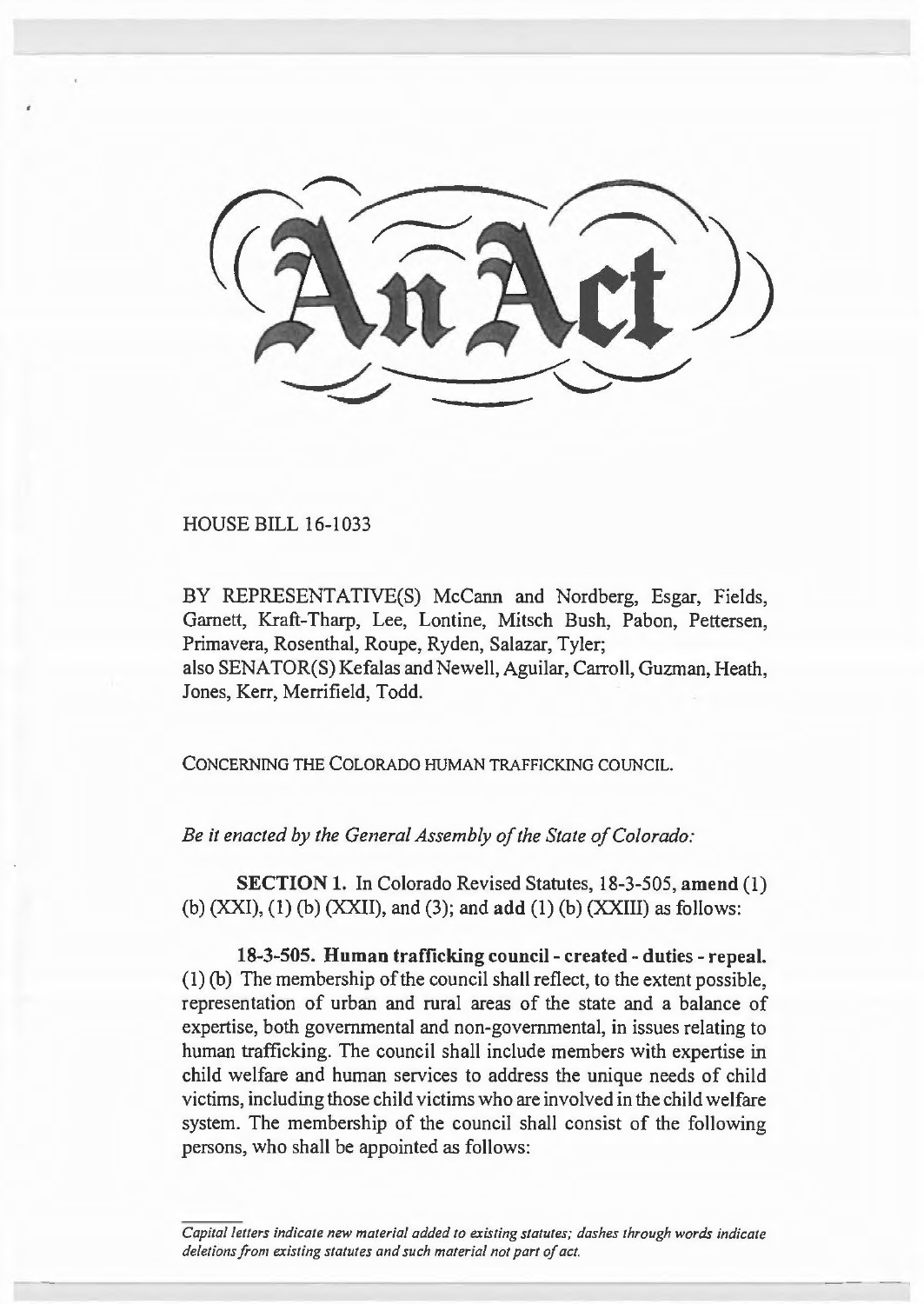$(XXI)$  A representative of a child advocacy center; and

(XXII) One person to be appointed by the commissioner of agriculture; AND

(XXIII) ONE PERSON REPRESENTING THE JUDICIAL BRANCH, TO BE APPOINTED BY THE CHIEF JUSTICE OF THE SUPREME COURT.

(3) Each member of the council shall serve at the pleasure of his or her appointing authority for a term of four years. The appointing authority may reappoint the member for an additional term or terms. Members of the council shall serve without compensation BUT MAY BE REIMBURSED FOR ACTUAL TRAVEL EXPENSES INCURRED IN THE PERFORMANCE OF THEIR DUTIES.

SECTION 2. Act subject to petition - effective date. This act takes effect at 12:01 a.m. on the day following the expiration of the ninety-day period after final adjournment of the general assembly (August 10, 2016, if adjournment sine die is on May 11, 2016); except that, if a referendum petition is filed pursuant to section 1 (3) of article V of the state constitution against this act or an item, section, or part of this act within such period, then the act, item, section, or part will not take effect unless